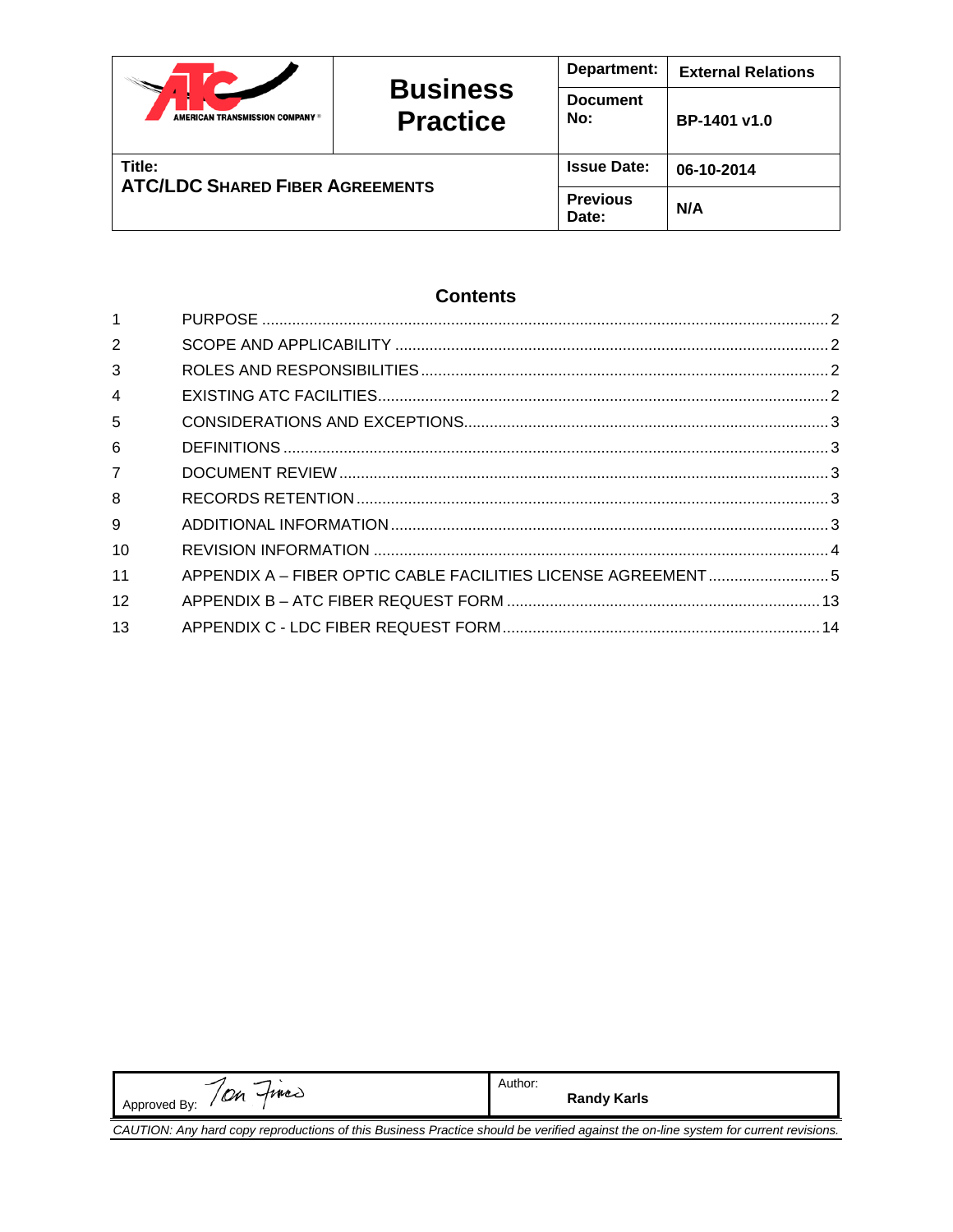# <span id="page-1-0"></span>**1 PURPOSE**

The purpose of this Business Practice is to identify and facilitate requests related to the shared utilization of ATC-owned or LDC-owned fiber optic facilities. The Fiber Optic Cable Facilities License Agreement (Appendix A) in place with each LDC delineates the rights and responsibilities of ATC and the LDC. This practice confirms the process used to request, evaluate and implement shared utilization of fiber, as well as any modifications to existing ATC facilities required to accommodate the fiber request. In all cases, ATC works with the LDC to minimize the overall costs incurred by both ATC and the LDC. This business practice is intended to be bilateral, benefiting both ATC and the LDC.

# <span id="page-1-1"></span>**2 SCOPE AND APPLICABILITY**

This practice is intended to support requests related to the no-fee licensing by LDCs of existing ATC-owned Fiber Assets in order to support LDC data communications to the Bulk Electric System (BES). This practice is not intended to replace legacy dark-fiber agreements that ATC has established with LDC-Owned Fiber Assets. This practice is intended to support requests related to the potential of newly established no-fee licensing by ATC with LDCowned Fiber Assets in order to support ATC data communications needs to reliably operate the BES.

# <span id="page-1-2"></span>**3 ROLES AND RESPONSIBILITIES**

### **Regional Manager Customer Relations**

- Schedules and facilitates meetings between ATC and LDC
- Issue resolution management

### **Manager - Communications Infrastructure or Team Leader, Outside Plant Services**

- Provides Quality Assurance Oversight and Risk Assessment for ATC-owned Fiber Assets
- Works with Communications Infrastructure, System Protection, Corporate Security and ISS Infrastructure Protection to align stakeholder expectations

### **Manager - System Protection (LDC-initiated requests only)**

- Provides Risk Assessment for System Protection related concerns
- Works with Communications Infrastructure, Customer Relations, Corporate Security and ISS Infrastructure Protection to align stakeholder expectations

### **OSP Network Engineer or Team Leader, Outside Plant Services**

- Verifies availability of Fiber Assets for proposed connection
	- o Provides current documentation
	- o Oversees ATC proposed projects

# **VP, External Relations & Policy or EVP & Chief Operating Officer**

• Provides final approval and signs agreement with LDC

# <span id="page-1-3"></span>**4 EXISTING ATC FIBER ASSETS**

LDC requests for utilization of ATC-owned Fiber Assets are to be made using the ATC Fiber Request Form (Appendix C). Once the ATC Fiber Request Form is routed through the appropriate ATC Customer Relations representative, a fiber analysis evaluation is conducted by ATC's Communications Infrastructure, System Protection, Corporate Security and ISS Infrastructure Protection teams in order to determine Fiber Assets availability as well as any potential risks to reliable operations to the BES. If the request is approved, a Fiber Optic Cable Facilities License Agreement (Appendix A) will be executed before proceeding with installation of equipment and/or usage of Fiber Assets. The LDC requesting utilization of ATC-owned Fiber Assets shall be responsible for the Pro-Rata Percentage of any Cable and Cable Facilities Maintenance and Repair Costs incurred by ATC in accommodating the equipment installation with existing ATC-owned Fiber Assets.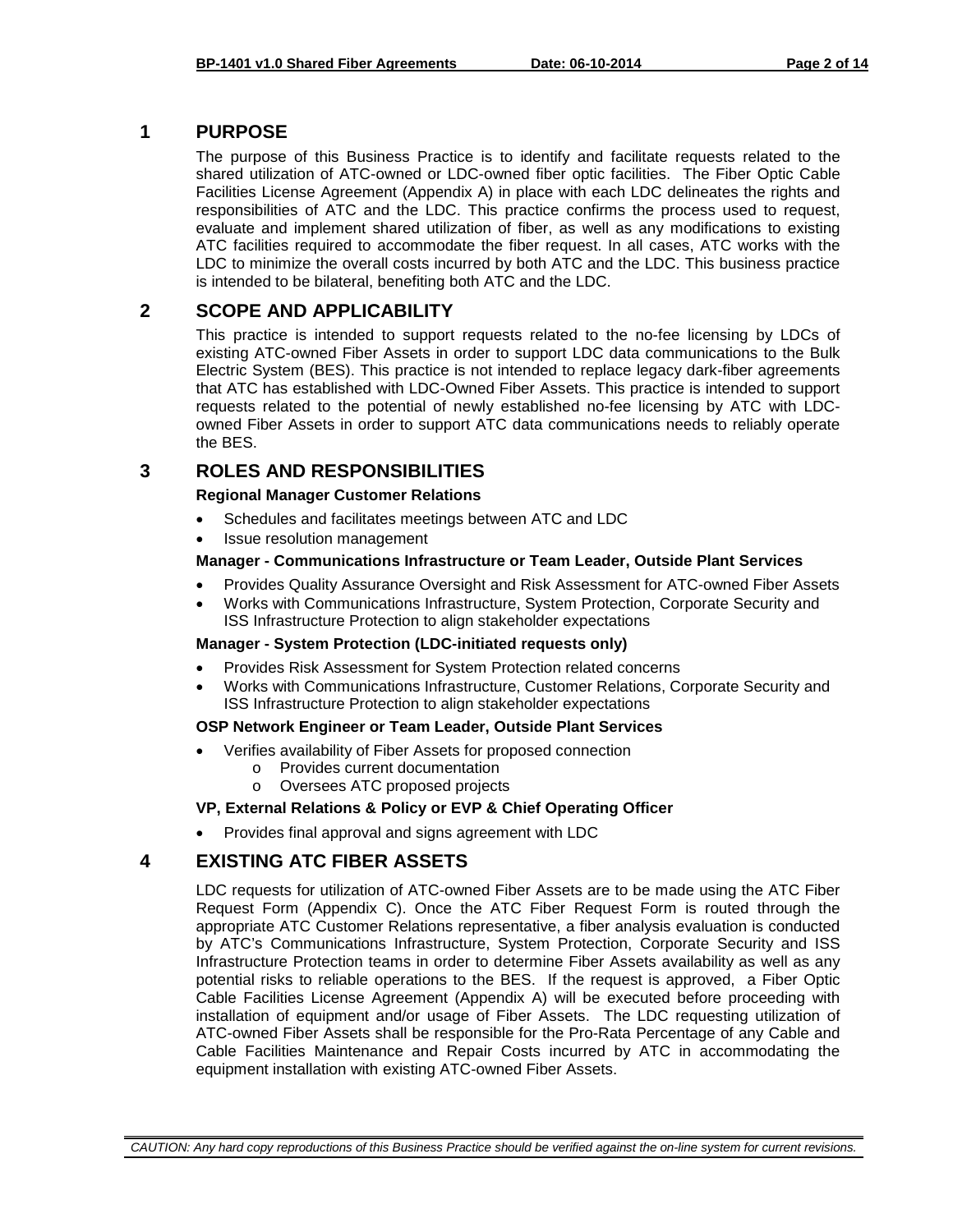The LDC requesting utilization of ATC-owned Fiber Assets shall be responsible for all Make-Ready Costs to accommodate the equipment installation with existing ATC-owned Fiber Assets.

# <span id="page-2-0"></span>**5 CONSIDERATIONS AND EXCEPTIONS**

ATC is *NOT* a Local Exchange Carrier or Telecommunications service provider regulated by the Federal Communications Commission **(**FCC**).** In events related to cases of Force Majeure**,** ATC proceeds with a best effort approach in order to restore Fiber Assets within a reasonable timeline, contingent on circumstances.

# <span id="page-2-1"></span>**6 DEFINITIONS**

**ATC** - means American Transmission Company LLC

**Dark Fiber** - Dark fiber refers to unused fiber-optic cable. Optical fiber transports digital information in the form of light pulses; the term "dark" denotes that there are no light pulses being sent across the fiber-optic cable.

**Fiber Assets** - may include, but are not limited to OPGW and under-build or underground fiber optic cabling**.** 

**Force Majeure** - an event or effect that cannot be reasonably anticipated or controlled, such as natural disasters, acts of god or war, etc.

**Federal Communications Commission** (**FCC**) - regulates interstate and international communications by radio, television, wire, satellite and cable.

**LDC** – A utility that owns, operates, and maintains an electric distribution system that provides power to an end-use customer, and/or whose tariff governs the power tendered to an end-use customer via an interconnection to ATC's transmission system.

**Transmission Facilities** - may include, but are not limited to conductors, poles, towers, structures, and other transmission related equipment**.** 

**Maintenance and Repair Costs** – means ATC's costs for labor and materials required to perform splicing and testing to restore or maintain normal functioning of the ATC-owned Fiber Assets for which the LDC has a license to use, as well as any costs incurred by ATC to move the LDC's equipment if ATC is required by a governmental body to relocate its Fiber Assets and the LDC does not wish to terminate its license as a result of such required relocation.

**Make-Ready Costs** - include, but are not limited to, structure Like-Kind Replacements, temporary protection, and layout during implementation, bridging, and the transfer of facilities from old structure to new structure.

**Like-Kind Replacement** - replacement of existing facilities with the same, similar, or equivalent physical characteristics of those being replaced, and is consistent/comparable with the owner's current standards.

**Pro-Rata Percentage** – means the LDC's pro-rata share of ATC's Maintenance and Repair Costs, which will be calculated and set forth in each license agreement.

# <span id="page-2-2"></span>**7 DOCUMENT REVIEW**

This template is reviewed and revised as necessary no less than every three years.

# <span id="page-2-3"></span>**8 RECORDS RETENTION**

Documents are maintained per the Records Retention Schedule.

# <span id="page-2-4"></span>**9 ADDITIONAL INFORMATION**

Record Retention Schedule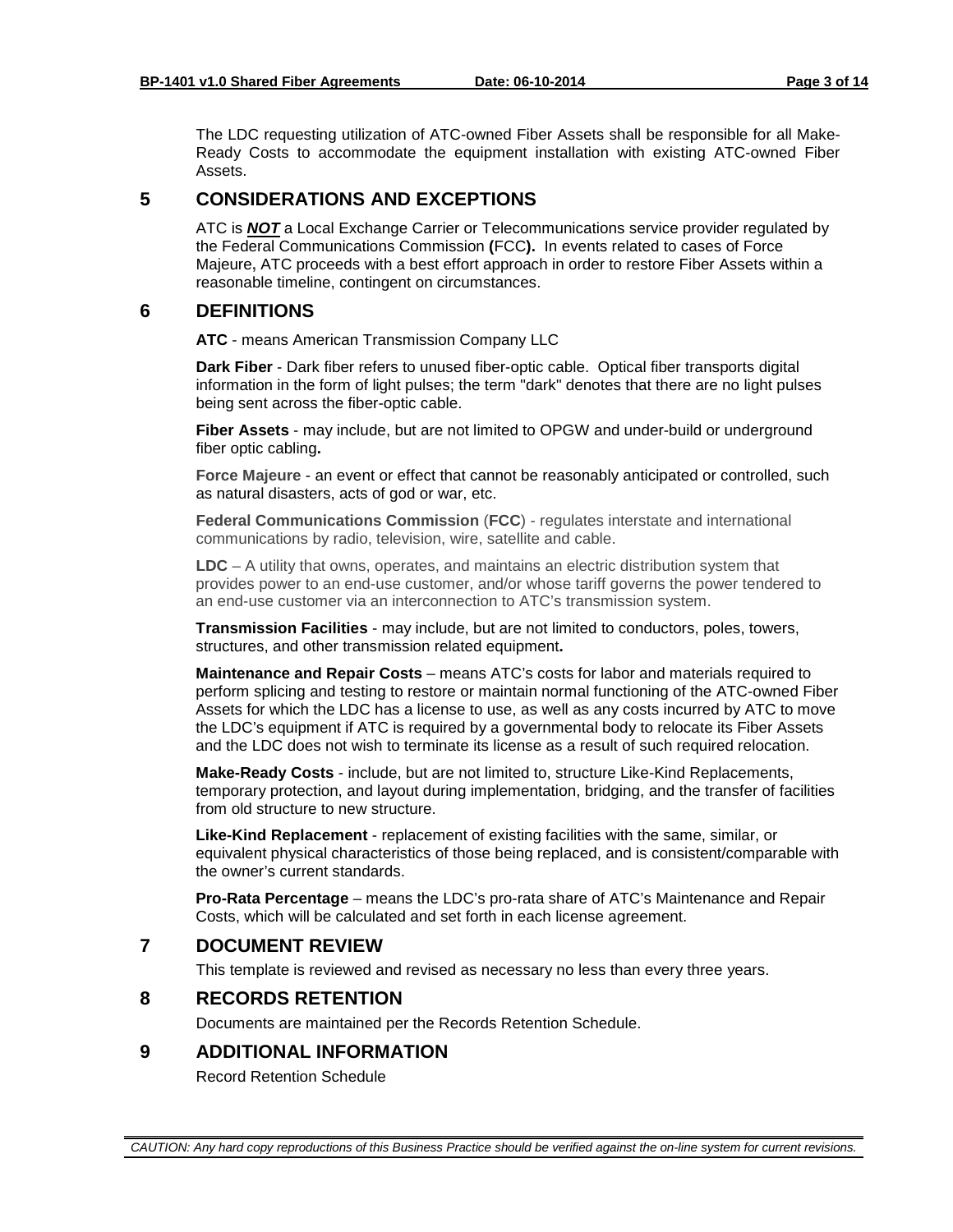Records Management Index System (RMIS)

Records Management Policy #2002-2 Revision Information

# <span id="page-3-0"></span>**10 REVISION INFORMATION**

| <b>Version</b> | Author             | Date       | <b>Section</b> | <b>Description</b> |
|----------------|--------------------|------------|----------------|--------------------|
| -1.0           | . Hendrickson<br>K | 06-10-2014 | All            | Original           |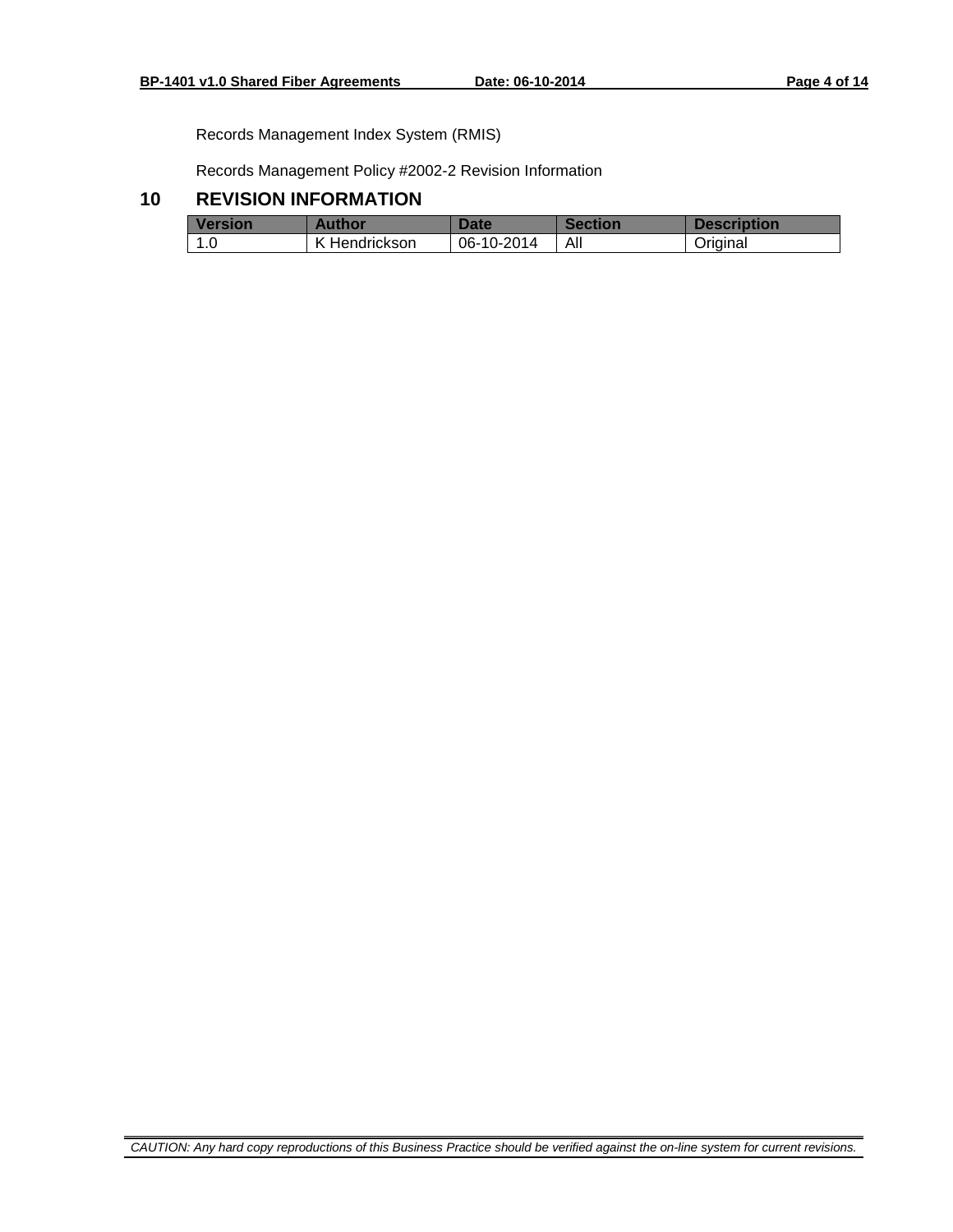# <span id="page-4-0"></span>**11 APPENDIX A – FIBER OPTIC CABLE FACILITIES LICENSE AGREEMENT**

### FIBER OPTIC CABLE FACILITIES LICENSE AGREEMENT

[Is an Affiliated Interest Filing Required? If so, add the following language:

This Agreement may be subject to approval by the Public Service Commission of Wisconsin (PSCW). The Parties agree to cooperate in seeking all necessary regulatory approvals for the performance of this Agreement, including but not limited to the approval by the PSCW of this Agreement as a transaction between affiliated interests pursuant to Wis. Stat. § 196.52.]

THIS FIBER OPTIC FACILITIES LICENSE AGREEMENT (this "Agreement") is entered into as of the last date set forth below the Parties' signatures (the "Effective Date") and is between American Transmission Company LLC, a Wisconsin limited liability company ("ATC") and

("XXXXX"). ATC and XXXXX i, a i may be referred to in this Agreement individually as a "Party" and collectively as the "Parties".

#### **RECITALS**

- A. The Parties have entered into a Distribution Transmission Interconnection Agreement, dated as of \_\_\_\_\_\_\_\_\_\_ \_\_\_\_, 20\_\_, setting forth the terms and conditions governing the interconnection of an \_\_\_\_\_\_\_\_\_\_\_'s distribution facilities with ATC's transmission facilities (the "D-TIA").
- B. The Parties have installed or may install fiber optic cable (the "Cable") as part of their respective electric transmission, generation or distribution systems.
- C. Each Party desires to be granted a license to use fiber strands (the "Fiber Strands") in the other Party's Cable and to be granted a license to use space for its own Cable and Cable termination equipment in and on the other Party's raceways, supports, hardware and termination compartments (collectively, the "Cable Facilities").
- D. Each Party (a "Licensor") is willing to grant a license to the other Party (a "Licensee") to use such Fiber Strands and Cable Facilities on the terms and conditions set forth below.

#### **AGREEMENT**

Accordingly, the Parties agree as follows:

 $1.$ Incorporation of Recitals. The Recitals set forth above are incorporated into this Agreement by this reference.

 $2.$ License. Licensor grants to Licensee a revocable, non-exclusive and non-transferable license to access and use the number of Fiber Strands specified on the attached Exhibit A and to install, operate and maintain its Cable and Cable termination equipment in and on Licensor's Cable Facilities for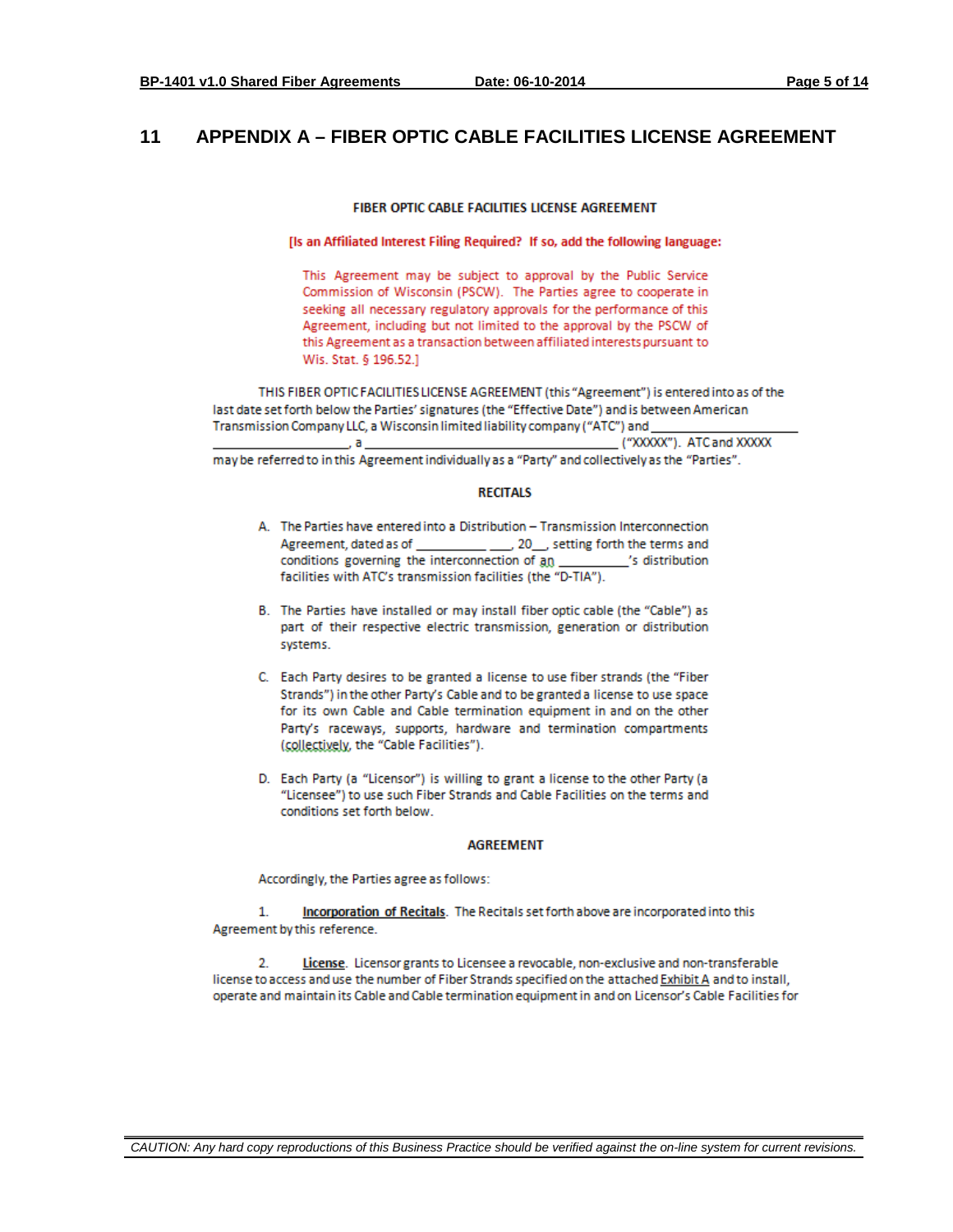the sole purpose of communicating between the locations designated on Exhibit A on all of the following conditions:

The license is subject to any applicable real property and regulatory restrictions a and the determination by both the Licensor and the owner of the real property on which the Fiber Strands and Cable Facilities are located, which owner, Licensee acknowledges, may be an unrelated third party, that physical space exists and is available to accommodate the necessary electronic and optical facilities and/or equipment, including, without limitation, monitoring, testing and termination equipment, necessary to utilize the Fiber Strands.

Licensee is responsible, at its sole expense, for supplying and maintaining the ы necessary electronic and optical facilities and/or equipment, including, without limitation, monitoring, testing and termination equipment, necessary to utilize the Fiber Strands.

Licensor and Licensee shall promptly notify each other of any matters pertaining Ċ. to any damage or impending damage to or loss of the Fiber Strands, Cable or Cable Facilities.

Licensee shall exercise the rights granted to it in this Agreement in accordance with Good Utility Practice, as defined below, and in accordance with all applicable federal, state and local statutes, ordinances, rules and regulations as the same may be amended from time to time. For purposes of this Agreement "Good Utility Practice" means any of the practices, methods and acts engaged in or approved by a significant portion of the electric utility industry during the relevant time period or any of the practices, methods and acts which, in the exercise of reasonable judgment in light of the facts known at the time the decision was made, could have been expected to accomplish the desired result at a reasonable cost consistent with good business practices, reliability, safety and expedition. Good Utility Practice is not intended to be limited to the optimum practice, method or act to the exclusion of all others, but rather is intended to include acceptable practices, methods or acts generally accepted in the region.

License Fee. Both Parties acknowledge and agree that while each of them as a Licensee з. will receive a benefit from using the other's Fiber Strands and Cable Facilities, neither of them as a Licensor will incur any additional costs due the other's use. Accordingly, other than reimbursing Licensor for: (a) Licensor's "Make-Ready Costs", as defined in Section 7 below and (b) Licensee's "Pro-Rata Percentage" of Licensor's "Maintenance and Repair Costs" as defined in Sections 8(a) and 8(c). respectively, below, Licensee is not required to pay any licensing or other fee for its use of the Fiber **Strands or Cable Facilities.** 

#### 4 **Term and Termination.**

The term of this Agreement commences on the Effective Date and continues a. until it is terminated by a writing mutually executed by the Parties (the "Term").

Notwithstanding anything in Section 4.a., above, to the contrary, Licensor or b. Licensee, in its sole discretion, may terminate Licensee's license to use any or all of the Fiber Strands and/or Cable Facilities set forth on Exhibit A for any reason by providing written Notice of termination to the other Party. Upon receipt of such Notice, Licensee will have the reasonable period specified in such Notice, not exceeding one (1) year (except as otherwise provided in Section 8 (c) below), to cease utilizing the Fiber Strands and/or Cable Facilities specified in such termination Notice and to remove its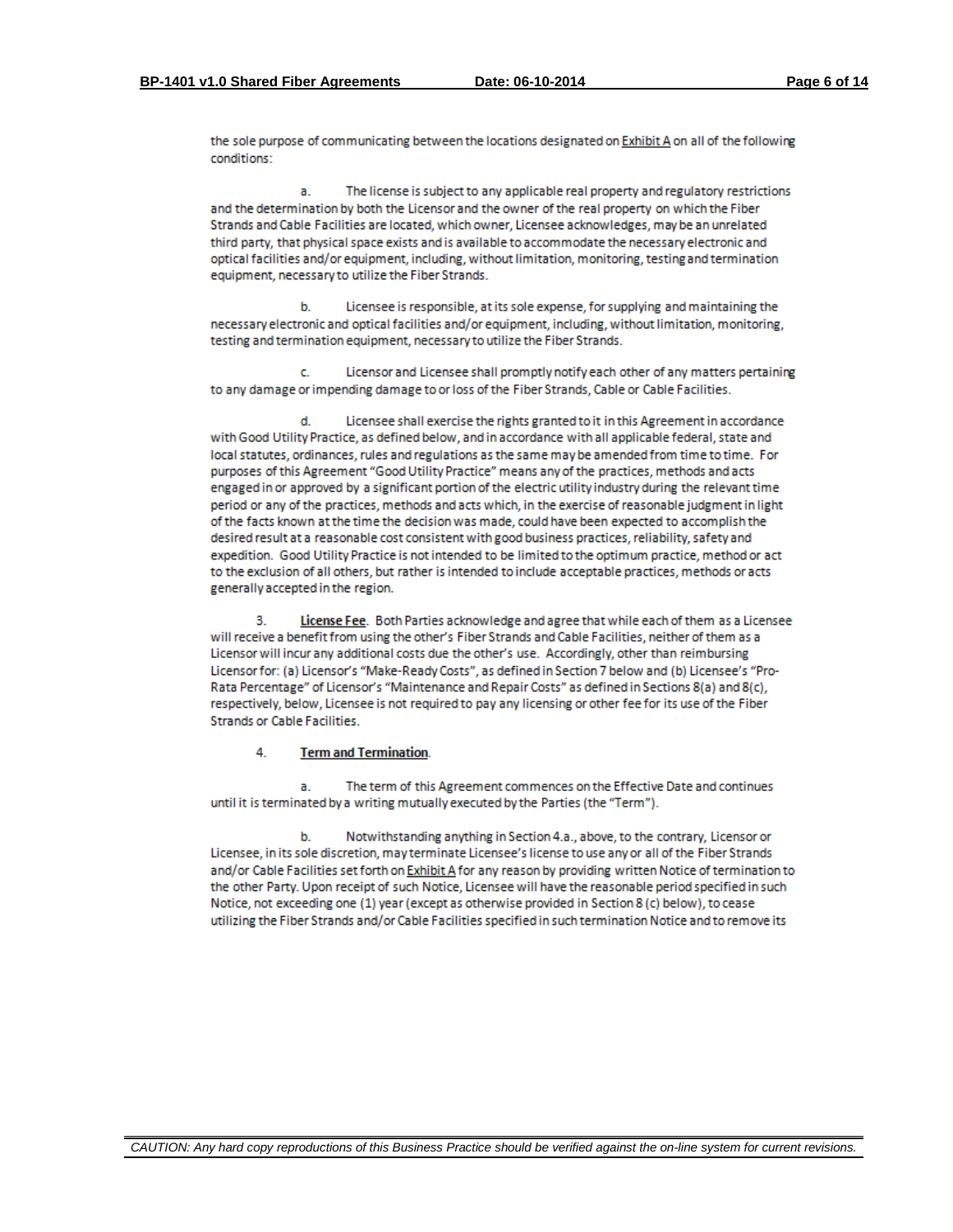Cable and all the equipment it installed to utilize the Fiber Strands. If Licensee does not so cease utilizing the Fiber Strands and/or Cable Facilities and remove its Cable and all related equipment within such reasonable period, Licensor may do so at Licensee's expense.

5. Not a Lease or Conveyance. This Agreement does not and shall not be deemed to constitute a lease or conveyance of the Fiber Strands or Cable Facilities by Licensor to Licensee or to confer upon Licensee any right, title or interest in or to the Fiber Strands or Cable Facilities. This Agreement grants to Licensee only a personal privilege to use the Fiber Strands and Cable Facilities for the Term for the sole purpose of communicating between the locations designated on Exhibit A on the terms and conditions set forth in this Agreement.

Rights Retained by Licensor. Nothing in this Agreement compels Licensor to grant 6. Licensee a license to use the Fiber Strands located any particular segment of Cable or a license to use any particular Cable Facilities. In the discharging by Licensor of its rights and obligations regarding its Cable and Cable Facilities, Licensee expressly acknowledges that Licensor will give primary consideration to those actions or inactions that Licensor judges necessary or desirable for the proper, safe and efficient operation of its electric transmission, generation or distribution system. Further, Licensor reserves the right to alter, replace, relocate, remove or abandon its Cable and Cable Facilities and Licensor is under no obligation to replace, repair or provide alternate Fiber Strands or Cable Facilities for the benefit of the Licensee. Finally, Licensor has the right to grant, renew and/or extend rights and privileges to third parties, by contract or otherwise, to use Fiber Strands and/or Cable Facilities so long as such grant, renewal or extension of rights does not interfere with the rights granted by Licensor to Licensee by the specific licenses issued under this Agreement.

Make-Ready Costs. Licensee acknowledges that Licensor may need to perform 7. upgrades or other work on the Cable and Cable Facilities for which Licensee is granted a license pursuant to this Agreement in order for Licensee to be able to use such license and therefore Licensee shall reimburse Licensor for Licensor's reasonable costs to perform such upgrades or other work (the "Make-Ready Costs") within thirty (30) days of its receipt from Licensor of a reasonably detailed invoice for the Make-Ready Costs.

#### 8. **Maintenance and Repair.**

During the Term of this Agreement, and except as otherwise provided herein, a. Licensor shall have the exclusive right, but no duty, to control any and all actions relating to the maintenance, repair, removal and replacement of its Cable and Cable Facilities. Licensee shall reimburse Licensor for Licensee's pro-rata share, calculated as the percentage set forth on Exhibit A (the "Pro-Rata Percentage"), of all of Licensor's "Maintenance and Repair Costs", as defined below. "Maintenance and Repair Costs" means Licensor's costs for labor and materials required to perform splicing and testing to restore or maintain normal functioning of the Cable and Cable Facilities for which Licensee has a license pursuant to this Agreement; provided, however, that Maintenance and Repair Costs do not include any relocation or replacement costs. Licensor shall notify Licensee's outage coordinator at least two (2) weeks in advance of any planned maintenance, repair, removal or replacement of Cable or Cable Facilities which Notice shall include the type of action, the expected duration and the estimated costs.

b. In the event of any emergency or failure that affects or threatens to affect the operations of Licensor's electric transmission, generation or distribution system, Licensor will have the right to perform such detachment, disconnection, relocation, alteration or removal of the Fiber Strands,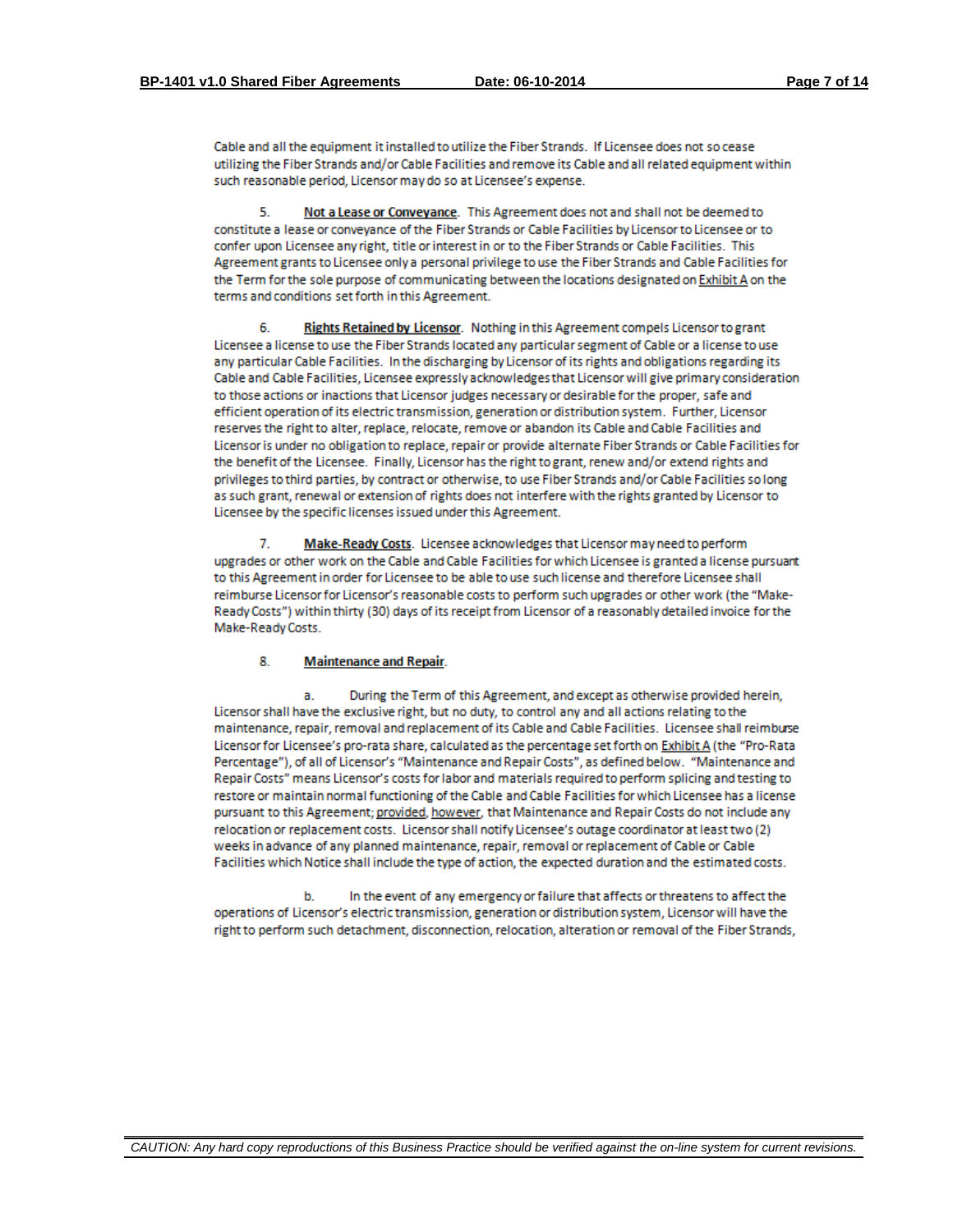Cable and all related equipment and/or the Cable Facilities as may be judged necessary or desirable by Licensor in its sole discretion to eliminate such emergency. Licensor shall give Licensee's outage coordinator prompt Notice of any emergency requiring such action.

In the event any Cable or Cable Facilities located within a public street or c. highway right-of-way are required to be relocated by a governmental body having jurisdiction over such right-of-way, Licensor may, in lieu of relocation, terminate the license to use the Fiber Strands in such Cable and the license to use space in and on the Cable Facilities by giving Notice of termination to Licensee, and the Parties shall then remove their respective Cable and related equipment. If Licensor does not terminate the license as described in the preceding sentence, then Licensee shall either pay Licensor for Licensee's pro-rata share of relocation costs calculated as the "Pro-Rata Percentage" specified in Exhibit A or shall terminate its license and remove its Cable and related equipment prior to such relocation.

d. Licensor shall provide Licensee access to the Cable and Cable Facilities upon receipt from Licensee of reasonable Notice requesting such access for the sole purpose of installing and maintaining Licensee's Cable and related equipment, provided, however, that Licensee shall abide by any access restrictions or other real property restrictions imposed upon Licensor with respect to the location of the Cable and Cable Facilities.

9 Indemnification. The Parties respective indemnification obligations and duties to one another in connection with the transactions contemplated by this Agreement shall be governed by the Parties respective obligations as set forth in [Article 17] of that certain D-TIA described in Recital A to this Agreement.

 $10<sup>1</sup>$ Limitation of Liability. The Parties' respective liability to one another shall be limited as set forth in [Article 16] of the D-TIA (described in Recital A to this Agreement).

ATC Limitation of Liability. XXXXX acknowledges that ATC is a regulated utility that  $11$ operates pursuant to an Open Access Transmission Tariff (the "Tariff") approved from time to time by the Federal Energy Regulatory Commission. Further, XXXXX agrees that no provision in this Agreement is intended to alter or modify the Tariff in any way and that therefore no contractual indemnification liability is created or imposed on ATC by this Agreement in excess of the liability imposed on ATC by such Tariff.

 $12.$ Insurance. The Parties shall comply with the insurance-related provisions set forth in [Article 18] of the D-TIA (described in Recital A to this Agreement).

Confidentiality. The Parties' respective obligations with respect to Confidential 13. Information (as defined in the D-TIA described in Recital A to this Agreement) shall be as set forth in [Article 20] of the D-TIA.

#### 14. **Representations and Warranties.**

Licensee acknowledges that Licensor is not making any representations or a. warranties as to the quality, viability or other conditions of Licensor's Fiber Strands or Cable Facilities and that Fiber Strands and Cable Facilities for which Licensor is granting Licensee a license to use pursuant to this Agreement are provided in as-is, where-is condition.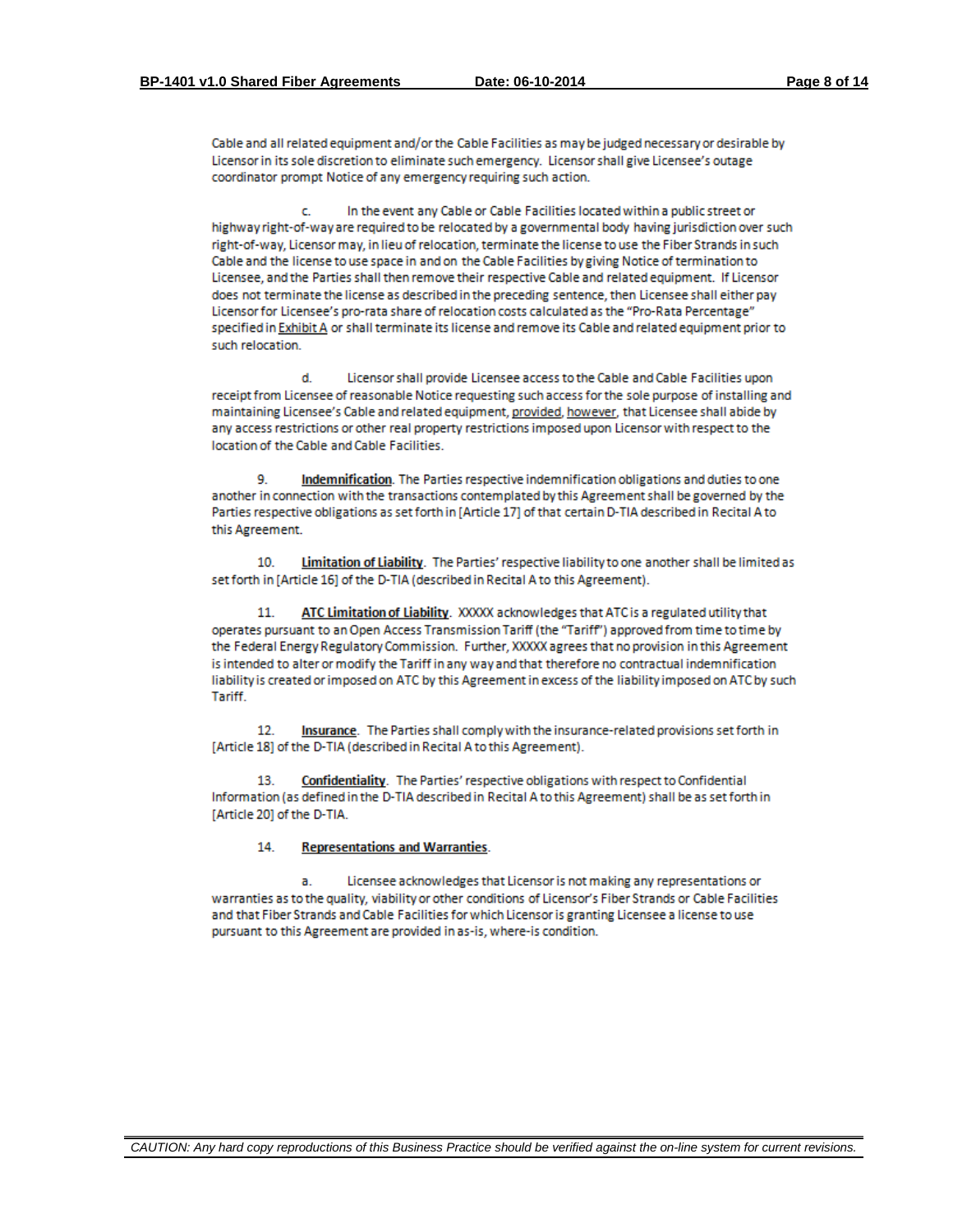EXCEPT AS EXPRESSLY SET FOR THIN THIS AGREEMENT. b. NEITHER PARTY MAKES ANY OTHER WARRANTIES, EXPRESS OR IMPLIED. ARISING BY OPERATION OF LAW OR COURSE OF PERFORMANCE, CUSTOM OR USAGE IN THE TRADE OR PROFESSION, INCLUDING, WITHOUT LIMITATION, THE IMPLIED WARRANTIES OF MERCHANTABILITY OR FITNESS FOR A PARTICULAR PURPOSE.

- 15. Assignment.
	- a. Licensor has the right to assign or transfer this Agreement in its sole discretion.

b. Licensee shall not assign, sub-license or otherwise transfer this Agreement, any license issued pursuant to this Agreement or any authorization granted by this Agreement without the prior written consent of Licensor, which consent Licensor may withhold in its sole discretion.

Amendment. The Parties may mutually amend Exhibit A from time to time to add or 16. remove Fiber Strands or Cable Facilities for which Licensee has a license to use; provided, however, that: (a) any such amendment must be in writing and signed by both Parties and (b) Licensor is under no obligation to provide Licensee with access to any Fiber Strands or Cable Facilities in Licensor's transmission, generation or distribution system. The Parties may mutually amend any other part of this Agreement; provided, however, that any such amendment must be in writing and signed by both Parties.

Notices. All notices, demands or other communications required or desired to be given 17. under this Agreement by either Party (collectively, the "Notices") must be in writing and will only be deemed to have been fully given: (a) upon receipt, if hand delivered; (b) three (3) business days after the deposit thereof at any main branch United Sates Post Office, if sent by United States registered or certified mail, return receipt requested; (c) on the first business day following deposit thereof at the office or drop box of a nationally recognized overnight delivery service, if sent by such service or (d) upon confirmation of receipt, if sent by email, addressed to the Party receiving Notice at the address set forth below its signature.

18. Governing Law. The laws of the State of Wisconsin govern the validity, performance and enforcement of this Agreement and the Parties shall resolve any dispute under this Agreement, including, without limitation, disputes sounding in contract, tort, statute or otherwise, in the Circuit Courts in Dane County, Wisconsin or the Federal District Court for the Western District of Wisconsin.

19. Interpretation. The section headings appearing in this Agreement are inserted only as a matter of convenience and in no way define, limit, construe or describe the scope or intent of such sections or paragraphs of this Agreement or in any way affect this Agreement.

Survival. The provisions of this Agreement that by their sense and context are intended 20. to survive completion of performance or termination of this Agreement, including, but not limited to, all confidentiality and indemnification covenants, survive the termination of this Agreement.

Waiver. The failure of either Party to insist on performance of any of the terms and 21 conditions contained in this Agreement or to exercise any right or privilege contained in this Agreement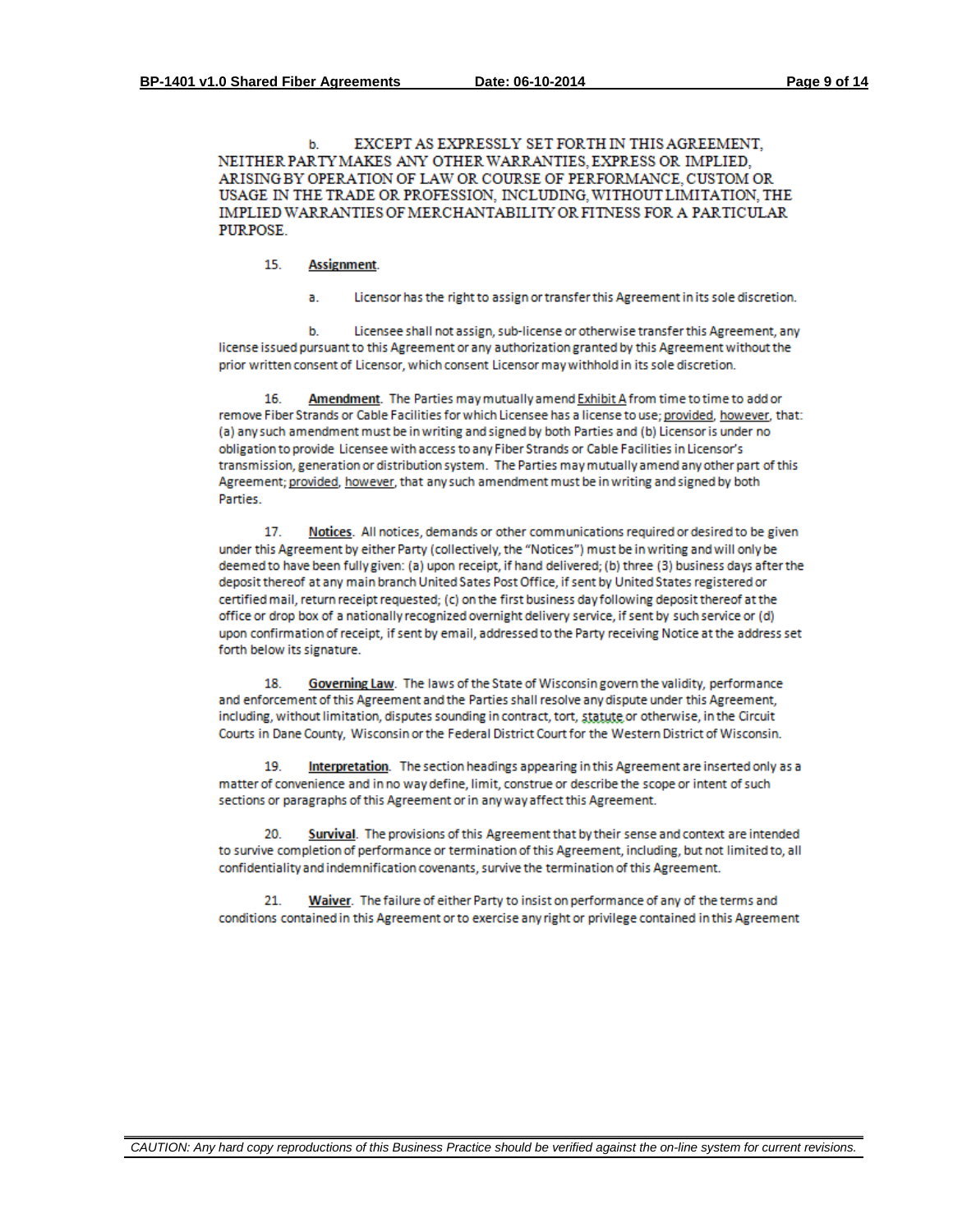will not be considered a waiver of any such term, condition, right or privilege. No waiver is effective unless reduced to a writing that is executed by both Parties.

Remedies. The rights and remedies reserved to the Parties in this Agreement are not 22 exclusive; rather, the rights and remedies set forth in this Agreement are in addition to any and all remedies available at law or in equity.

23. Severability. If any term or provision of this Agreement is determined to be unenforceable or invalid for any reason, such unenforceability or invalidity will not affect the enforceability or validity of the remainder of this Agreement as long as the economic or legal substance of the transactions contemplated in this Agreement will not change so as to become materially adverse to either Party. Upon a determination that any term or provision of this Agreement is unenforceable or invalid, the Parties shall negotiate in good faith to modify this Agreement so that the transactions contemplated in this Agreement are fulfilled in a manner most closely reflecting the Parties' original intent.

Entire Agreement. This document contains the entire Agreement between the Parties  $24$ with respect to the Fiber Strands and Cable Facilities licenses and supersedes all prior agreements and understandings, oral or written, between the Parties with respect to such licenses. No handwritten changes will become a part of the Agreement unless and until they are expressly agreed to in writing by both Parties.

25. Construction of Agreement. The Parties acknowledge and state that they have had the opportunity to consult with and retain independent legal counsel and advisors in connection with the negotiation of this Agreement. The Parties further acknowledge that this Agreement constitutes a negotiated agreement between them and the Parties agree that the fact that one of them (or one of their counsels) drafted this Agreement or a particular provision of this Agreement will not be considered in the construction or interpretation of this Agreement or a particular provision of this Agreement.

Counterparts and Electronic Signatures. This Agreement may be executed in any 26. number of counterparts, any or all of which may contain the signature of any one of the Parties and all of which will be construed together as a single instrument. Electronic signatures on this Agreement (or copies of signatures sent by electronic means) are the equivalent of handwritten signatures.

[the next page is the signature page]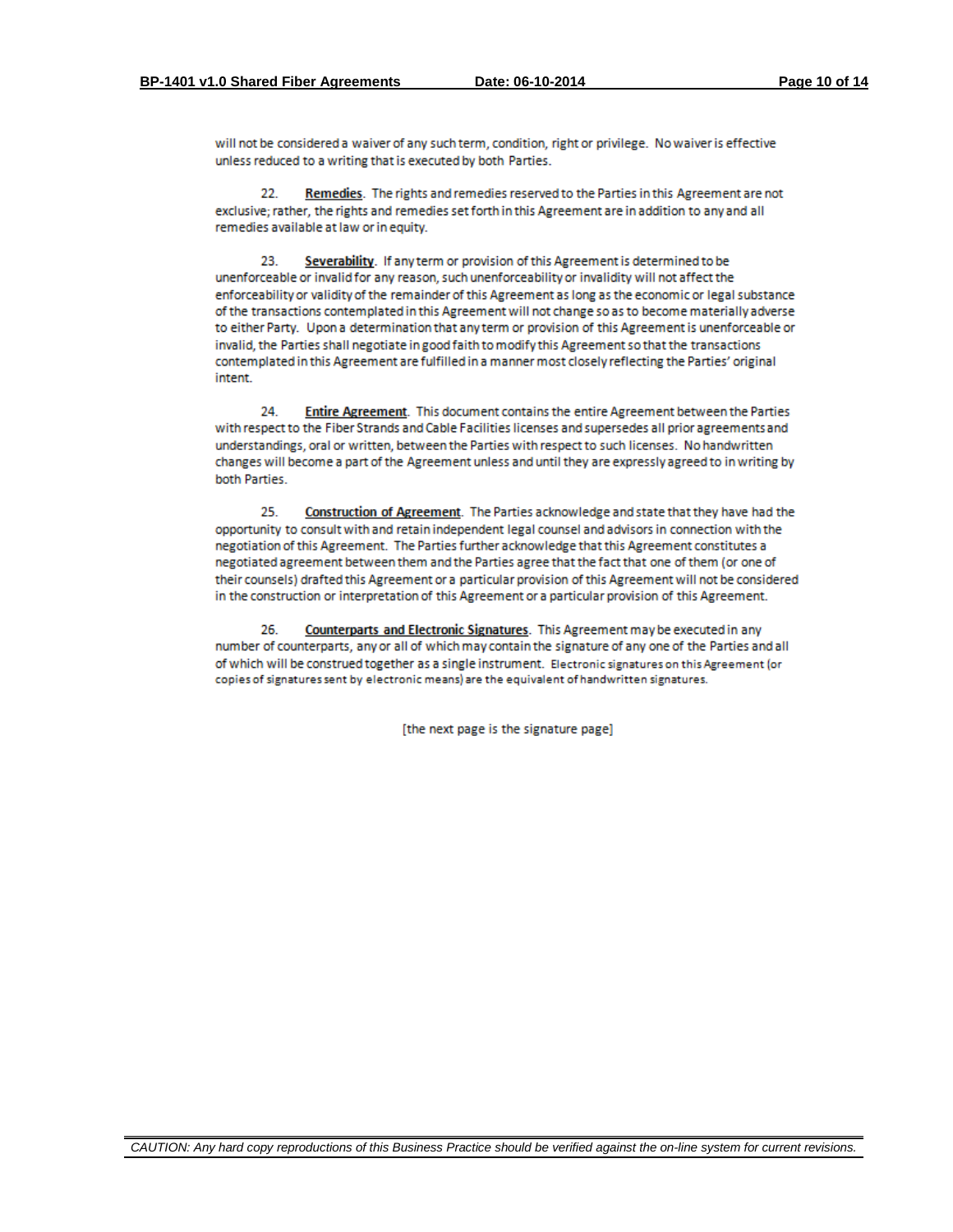In order to evidence their agreement to the provisions of this Agreement, the Parties have executed and delivered this Agreement as of the Effective Date.

ATC:

American Transmission Company LLC By: ATC Management Inc., its corporate manager

| Bv            |  |
|---------------|--|
| Printed Name: |  |
| itle:         |  |

Date: \_\_\_\_\_\_

American Transmission Company LLC Attn: W234 N2000 Ridgeview Parkway Court Waukesha, Wisconsin 53188 Email: **Example 2014** 

#### XXXXX:

| By: <b>Example 2008</b>                                   |  |  |
|-----------------------------------------------------------|--|--|
|                                                           |  |  |
| Title: The Commission of the Commission of the Commission |  |  |
|                                                           |  |  |
| Date:                                                     |  |  |

<u> 1989 - Johann Barn, mars ann an t-Amhain ann an t-Amhain an t-Amhain an t-Amhain an t-Amhain an t-Amhain an t-</u>

Attn: **Attn: Attn: Attn: Attn: Attn: Attn: Attn: Attn: Attn: Attn: Attn: Attn: Attn: Attn: Attn: Attn: Attn: Attn: Attn: Attn: Attn: Attn: Attn: Attn: Attn: Attn: Attn:**

Email: **Email:**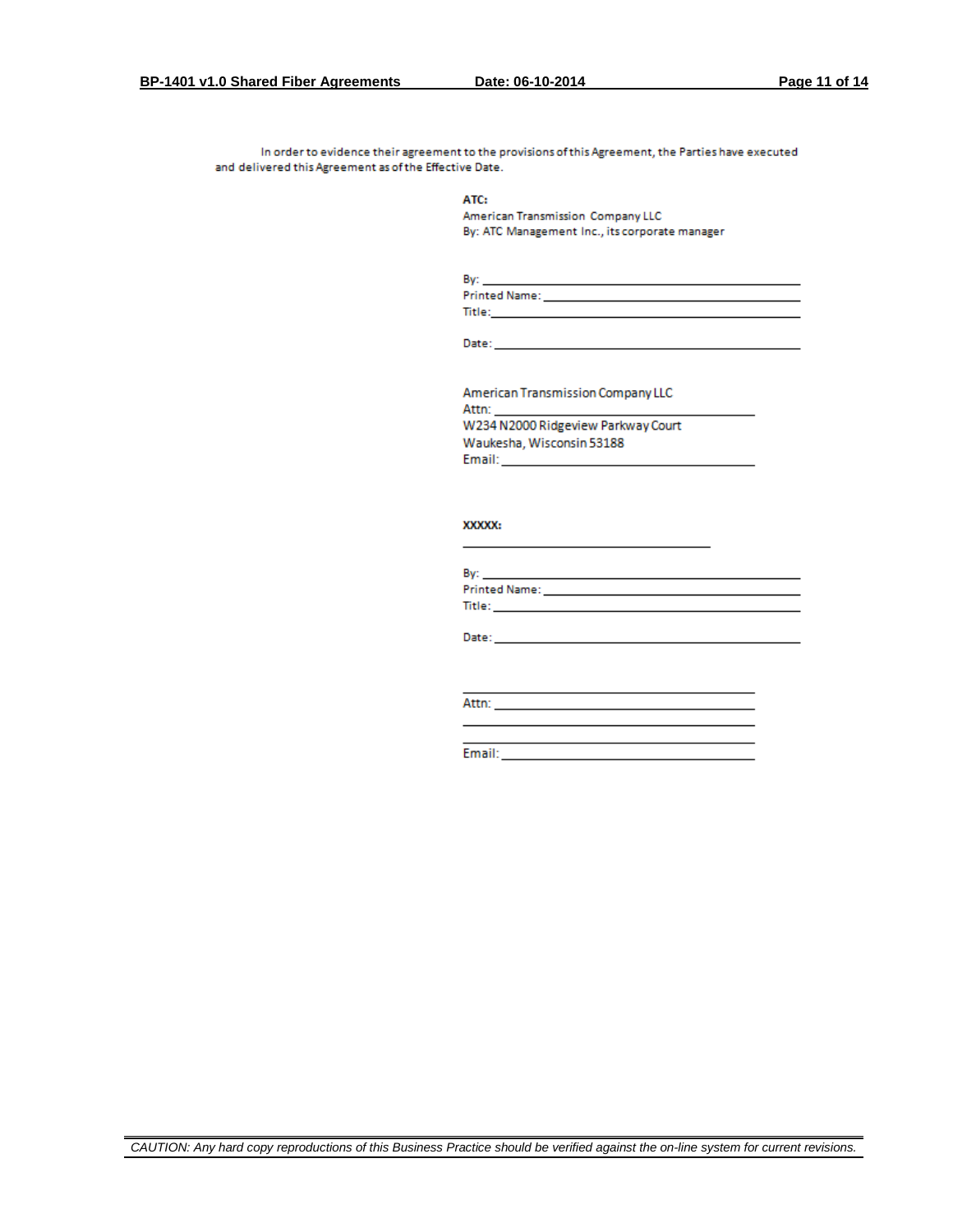### **EXHIBIT A**

|  |  |  | Licensor   Licensee   Fiber Segment   Fiber Pair   Fiber Type   Distance   Attenuation   Commencement Date   Pro-Rata Percentage |  |
|--|--|--|----------------------------------------------------------------------------------------------------------------------------------|--|
|  |  |  |                                                                                                                                  |  |
|  |  |  |                                                                                                                                  |  |
|  |  |  |                                                                                                                                  |  |
|  |  |  |                                                                                                                                  |  |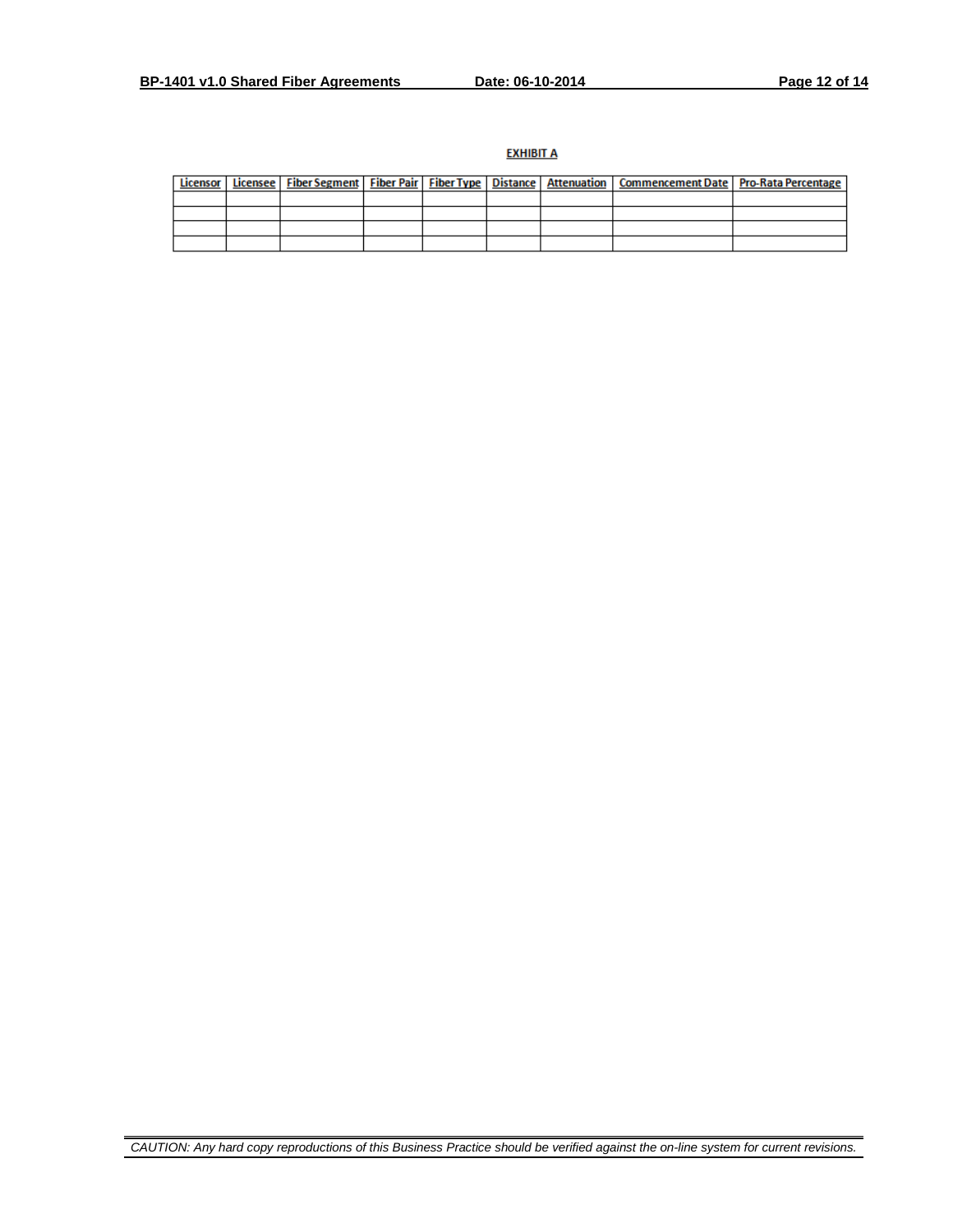# <span id="page-12-0"></span>**12 APPENDIX B – ATC FIBER REQUEST FORM**



ATC Fiber Request Form

Form Instructions: Use this form to request:

- $\checkmark$  Identify LDC/ATC Business Drivers
- √ A to Z Location Identification (Substation-to-Substation)
- ATC Fiber Strand Allocation Optical Ground Wire (OPGW), Underbuild/Underground (UB/UG), etc.
- $\checkmark$  Risk Identification & Mitigation
- V Review & Approval(s) Communications Infrastructure, System Protection, Cyber/Corporate Security & E/VP

#### **Requester Information**

| LDC Requestor:       |  |
|----------------------|--|
| LDC Department:      |  |
| Request Date:        |  |
| In/Outbound Request: |  |

#### **LDC/ATC Business Need**

[Please define the business drivers for this request]

#### ATC/LDC Fiber - A to Z Location(s):

[Please identify substation-to-substation location(s)]

#### ATC Fiber Strand Allocation Requested:

[Please identify number of requested Fiber Strands?]

#### **Risk Identification & Mitigation**

[Please identify any potential risks and or mitigation plan]

#### **Review & Approvals**

[Communications Infrastructure, System Protection, Cyber/Corporate Security & E/VP]

| Manager, Communications Infrastructure                                                                                                                                                                                                                            | Date |  |
|-------------------------------------------------------------------------------------------------------------------------------------------------------------------------------------------------------------------------------------------------------------------|------|--|
| <b>Manager, System Protection</b>                                                                                                                                                                                                                                 | Date |  |
| Manager, IT Infrastructure Protection                                                                                                                                                                                                                             | Date |  |
| <b>Team Lead Corporate Security</b><br>All LDC Inbound Fiber requests need to be approved by the ATC's VP, External Relations & Policy; all ATC Outbound fiber<br>requests to lease LDC floer facilities must be approved by ATC's EVP & Chief Operating Officer. | Date |  |
| <b>VP. External Relations</b>                                                                                                                                                                                                                                     | Date |  |
| <b>EVP &amp; Chief Operating Officer</b>                                                                                                                                                                                                                          | Date |  |

Page 1 of 1